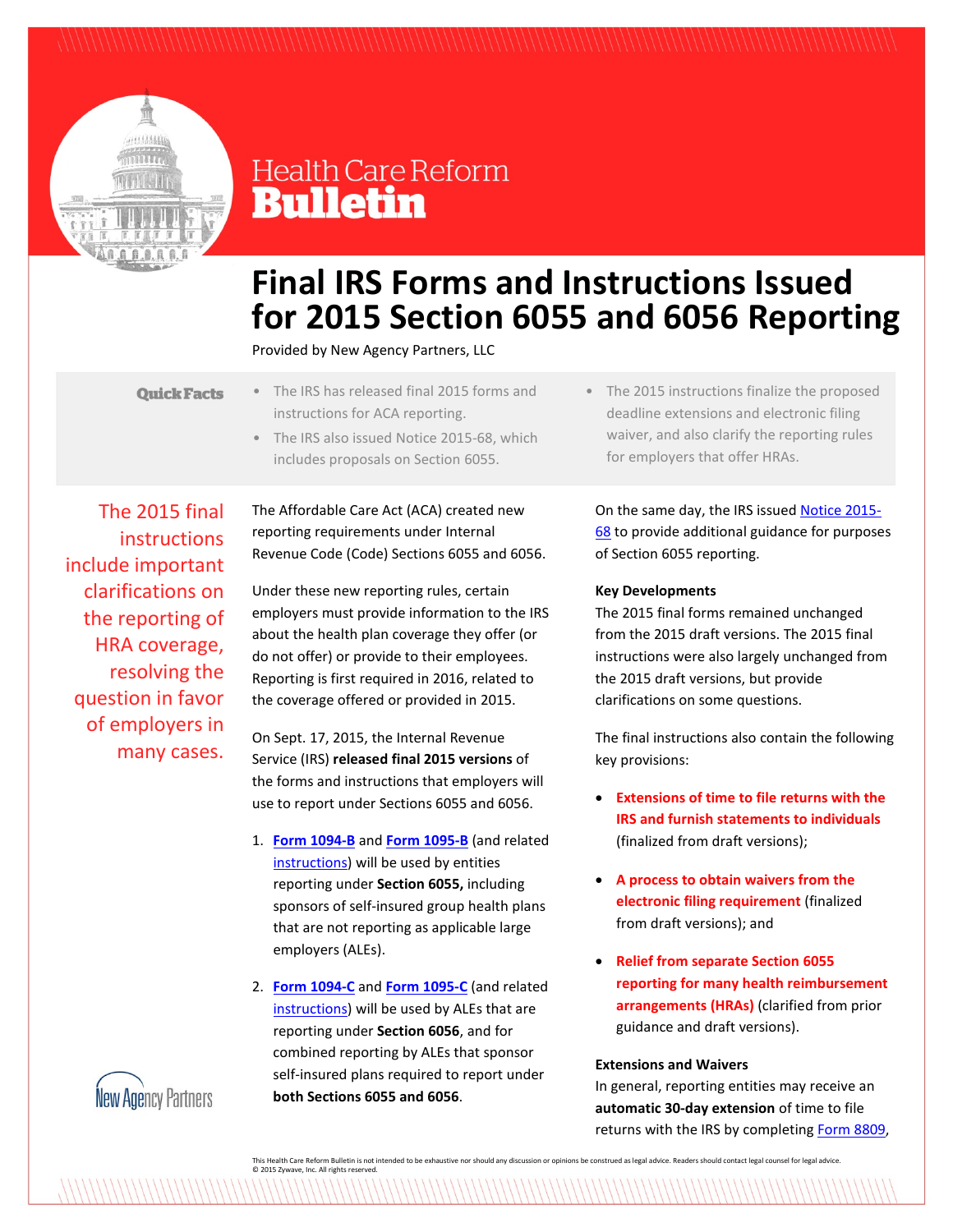*Application for Extension of Time To File Information Returns*, by the due date of the returns. Under certain hardship conditions, reporting entities may apply for an additional 30-day extension.

Reporting entities may also request an extension of time to furnish the statements to recipients by sending a letter to the IRS, postmarked by the date on which statements are due to recipients.

Finally, reporting entities may receive a **waiver from the requirement to file returns electronically** by submitting [Form 8508,](http://www.irs.gov/pub/irs-pdf/f8508.pdf) *Request for Waiver From Filing Information Returns Electronically*, at least 45 days before the due date of the returns.

### **Section 6055 Reporting for HRAs**

The 2015 draft instructions indicated that separate Section 6055 reporting would be required for many HRAs, despite prior guidance suggesting that HRAs would be considered "supplemental coverage" for which separate reporting was not required.

However, the 2015 final instructions include important clarifications on this issue, resolving the question in favor of employers in many cases:

- **An employer with a self-insured major medical plan and an HRA is required to report coverage under only one of the arrangements.**
- **An employer with an insured major medical plan and an HRA is not required to report HRA coverage if the individual is eligible for the HRA because he or she enrolled in the insured major medical plan.**

However, **an employer with an HRA must report the HRA coverage for any individual who is not enrolled in the employer's major medical plan** (for example, if the individual is enrolled in a group health plan of another employer, such as spousal coverage).

**More Information—Forms 1094-C and 1095-C** The 2015 instructions for Forms 1094-C and 1095-C also:

- Included an example to illustrate the Qualifying Offer Method;
- Added an additional day (the 12th day of each month) that employers may use to determine the number of employees per month;
- Clarified that an offer of COBRA continuation coverage that is made to a former employee upon termination of employment **should not be** reported as an offer of coverage, regardless of whether the employee enrolls in that coverage. Instead, Code 1H (No offer of coverage) should be entered for any month in which the offer of COBRA continuation coverage applies;
- Added circumstances under which Code 2C (Employee enrolled in coverage offered) **should not** be used. Code 2C should not be used for any month in which a terminated employee is enrolled in COBRA coverage (instead, enter Code 2A). Also, Code 2E (Multiemployer interim rule relief) should be used for any month in which the multiemployer arrangement interim guidance applies for that employee, regardless of whether any other code in Code Series 2 (**including Code 2C**) might also apply; and
- Clarified that, for purposes of determining an employer's average number of employees, employers may disregard an employee for any month in which the employee has coverage under a plan described in Code Section 4980H(c)(2)(F) (generally, TRICARE or Veterans Administration coverage).

### **Notice 2015-68**

The IRS also issued Notice 2015-68 on Sept. 17, 2015, to indicate that it plans to issue proposed regulations related to Section 6055 reporting.